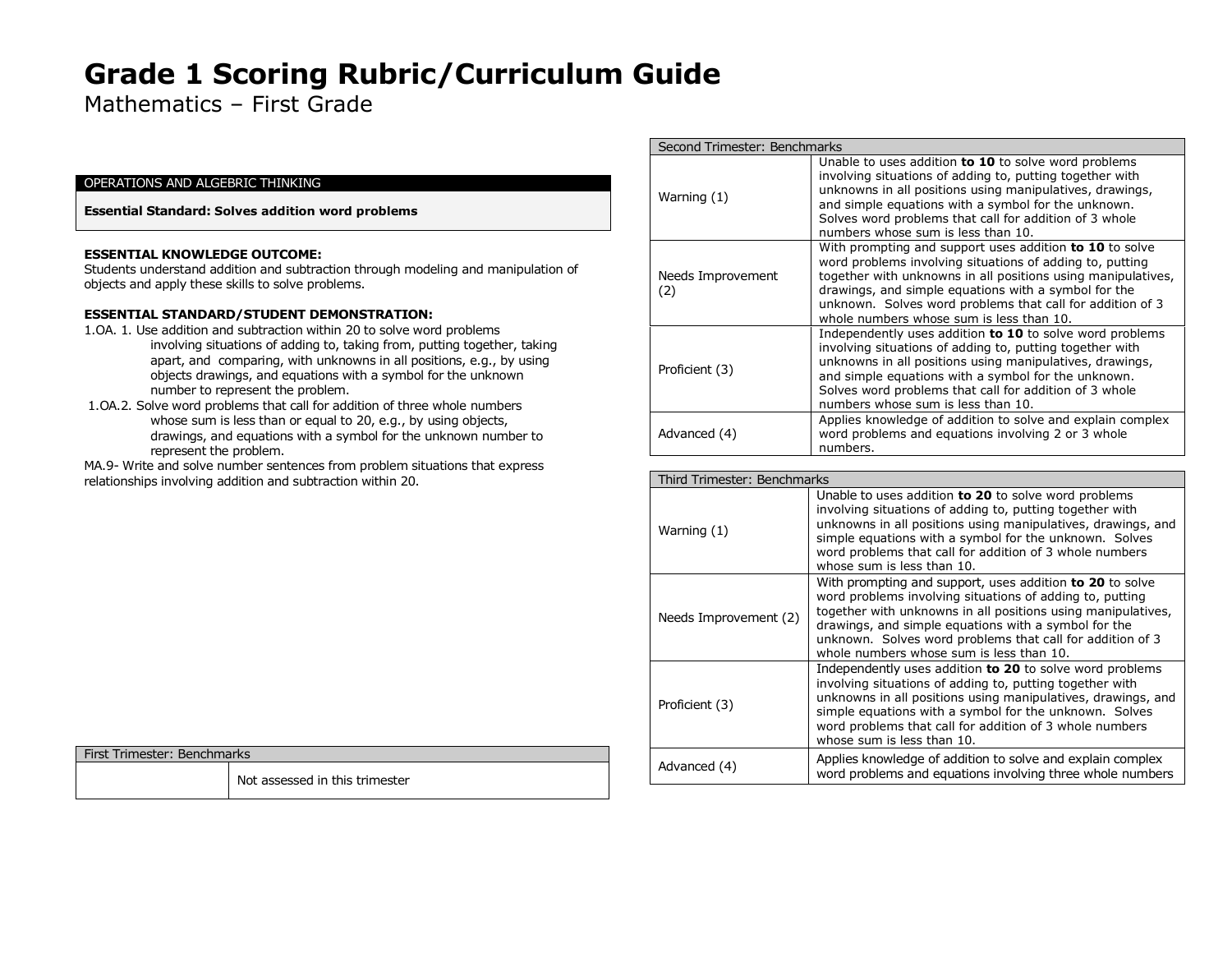Mathematics – First Grade

#### OPERATIONS AND ALGEBRIC THINKING

**Essential Standard: Solves subtraction word problems** 

#### **ESSENTIAL KNOWLEDGE OUTCOME:**

Students understand addition and subtraction through modeling and manipulation of objects and apply these skills to solve problems.

### **ESSENTIAL STANDARD/STUDENT DEMONSTRATION:**

1.OA.1. Use addition and subtraction within 20 to solve word problems

 involving situations of adding to, taking from, putting together, taking apart, and comparing, with unknowns in all positions, e.g., by using objects, drawings, and equations with a symbol for the unknown number to represent the problem.

 MA.9- Write and solve number sentences from problem situations that express relationships involving addition and subtraction within 20.

| First Trimester: Benchmarks |                                |
|-----------------------------|--------------------------------|
|                             | Not assessed in this trimester |

| Second Trimester: Benchmarks |                                                                                                                                                                                                                               |
|------------------------------|-------------------------------------------------------------------------------------------------------------------------------------------------------------------------------------------------------------------------------|
| Warning (1)                  | Unable to use subtraction up to 10 to solve word problems<br>involving situations of taking from, taking apart; using<br>manipulatives, drawings, and simple equations with a<br>symbol for the unknown                       |
| Needs Improvement<br>(2)     | With prompting and support uses subtraction up to 10 to<br>solve word problems involving situations of taking from,<br>taking apart; using manipulatives, drawings, and simple<br>equations with a symbol for the unknown     |
| Proficient (3)               | Independently uses subtraction up to 10 to solve word<br>problems involving situations of taking from, taking apart;<br>using manipulatives, drawings, and simple equations with a<br>symbol for the unknown in all positions |
| Advanced (4)                 | Applies knowledge of subtraction to solve and explain<br>complex word problems and equations                                                                                                                                  |

| Third Trimester: Benchmarks |                                                                                                                                                                                                                                                     |
|-----------------------------|-----------------------------------------------------------------------------------------------------------------------------------------------------------------------------------------------------------------------------------------------------|
| Warning $(1)$               | Unable to use subtraction up to 20 to solve word<br>problems involving situations of taking from, taking<br>apart, and comparing; using manipulatives,<br>drawings, and simple equations with a symbol for the<br>unknown                           |
| Needs Improvement (2)       | With teacher prompting and support uses subtraction<br>up to 20 to solve word problems involving situations<br>of taking from, taking apart, and comparing; using<br>manipulatives, drawings, and simple equations with a<br>symbol for the unknown |
| Proficient (3)              | Independently uses subtraction up to 20 to solve<br>word problems involving situations of taking from,<br>taking apart, and comparing; using manipulatives,<br>drawings, and simple equations with a symbol for the<br>unknown in all positions     |
| Advanced (4)                | Applies knowledge of subtraction to solve and explain<br>complex word problems and equations.                                                                                                                                                       |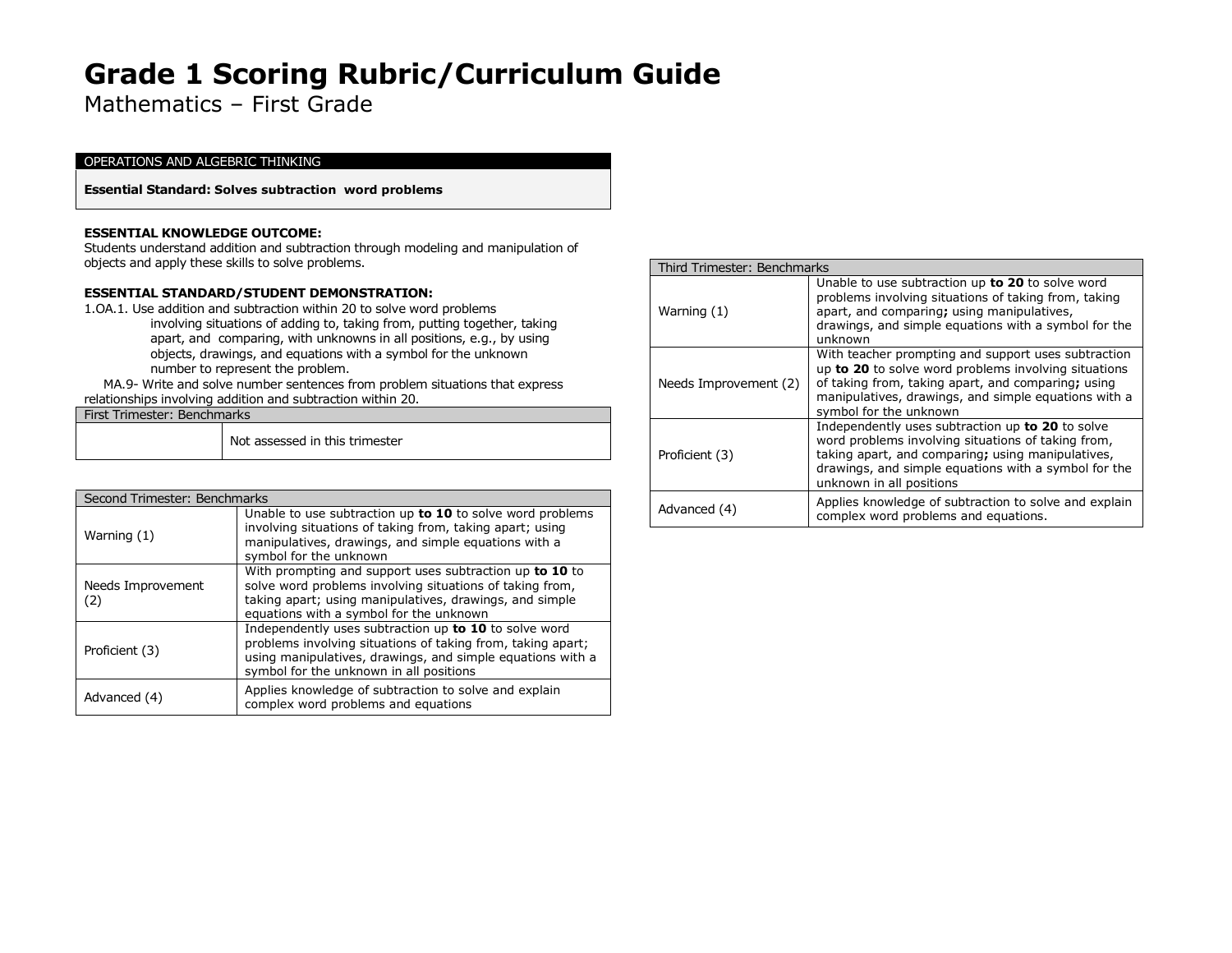Mathematics – First Grade

### OPERATIONS AND ALGEBRIC THINKING

**Essential Standard: Determines the unknown number in equations**

### **ESSENTIAL KNOWLEDGE OUTCOME:**

Students understand addition and subtraction through modeling and manipulation of objects and apply these skills to solve problems.

### **ESSENTIAL STANDARD/STUDENT DEMONSTRATION:**

1.OA.4. Understand subtraction as an unknown addend problem. For example, subtract 10-8 by finding the number that makes 10 when added to 8.

1.OA.8. Determine the unknown whole number in an addition or subtraction equation relating 3 whole numbers. For example determine the unknown number that makes the equation true in each of the equations  $8+?=11$ ,  $5=?-3$ ,  $6+6=$ 

| First Trimester: Benchmarks |                                |
|-----------------------------|--------------------------------|
|                             | Not assessed in this trimester |

|                          | Second Trimester: Benchmarks                                                                                                                       |  |
|--------------------------|----------------------------------------------------------------------------------------------------------------------------------------------------|--|
| Warning (1)              | Unable to determine the unknown number that makes the<br>equation true. Understands subtraction as an unknown<br>addend problem.                   |  |
| Needs Improvement<br>(2) | With prompting and support determines the unknown<br>number that makes the equation true. Understands<br>subtraction as an unknown addend problem. |  |
| Proficient (3)           | Independently determines the unknown number that makes<br>the equation true. Understands subtraction as an unknown<br>addend problem.              |  |
| Advanced (4)             | Applies the unknown number strategy to solve complex<br>problems.                                                                                  |  |

|                          | Third Trimester: Benchmarks                                                                                                                        |  |
|--------------------------|----------------------------------------------------------------------------------------------------------------------------------------------------|--|
| Warning $(1)$            | Unable to determine the unknown number that makes the<br>equation true. Understands subtraction as an unknown<br>addend problem.                   |  |
| Needs Improvement<br>(2) | With prompting and support determines the unknown<br>number that makes the equation true. Understands<br>subtraction as an unknown addend problem. |  |
| Proficient (3)           | Independently determines the unknown number that makes<br>the equation true. Understands subtraction as an unknown<br>addend problem.              |  |
| Advanced (4)             | Applies the unknown number strategy to solve complex<br>problems.                                                                                  |  |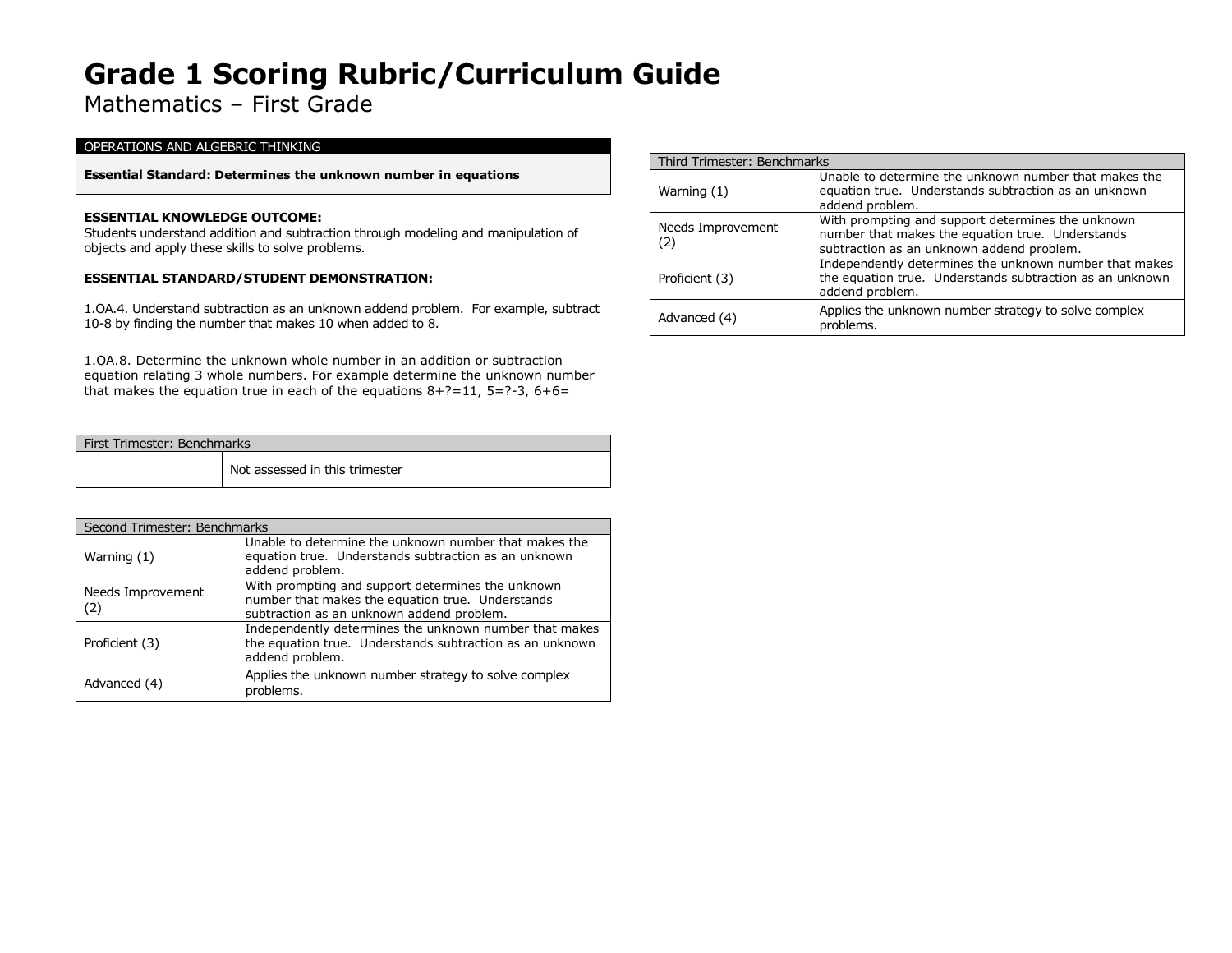Mathematics – First Grade

#### Math

**Essential Standard: Applies properties of operations as strategies to add and subtract**

### **ESSENTIAL STANDARD/STUDENT DEMONSTRATION:**

1.OA. 3. Apply properties of operations as strategies to add and subtract. 1.OA. 5. Relate counting to addition and subtraction (e.g. by counting 2 to add 2).

|                                    | First Trimester: Benchmarks                                                                                                                                           |  |
|------------------------------------|-----------------------------------------------------------------------------------------------------------------------------------------------------------------------|--|
| Warning (1)                        | Unable to solve addition problems by applying commutative<br>and associative property of addition. Does not relate<br>counting to addition and subtraction.           |  |
| <b>Needs</b><br>Improvement<br>(2) | With prompting and support solves addition problems by<br>applying commutative and associative property of addition.<br>Relates counting to addition and subtraction. |  |
| Proficient (3)                     | Independently solves addition problems by applying<br>commutative and associative property of addition. Relates<br>counting to addition and subtraction.              |  |
| Advanced (4)                       | Consistently applies properties of operations to solve and<br>explain complex problems.                                                                               |  |

| Second Trimester: Benchmarks |                                 |
|------------------------------|---------------------------------|
|                              | Not assessed in this trimester. |

| Third Trimester: Benchmarks |  |                                |
|-----------------------------|--|--------------------------------|
|                             |  | Not assessed in this trimester |

### Math

**Essential Standard: Adds within 20 demonstrating fluency to 10**

### **ESSENTIAL STANDARD/STUDENT DEMONSTRATION:**

1.OA.6. Add and subtract to 20 demonstrating fluency for addition and subtraction **within 10**. Use mental strategies such as counting on, making ten (e.g.,  $8+6=8+2+4=10+4=14$ , decomposing a number leading to a ten (e.g., 13-4=13-3-1=10-1=9, using the relationship between addition and subtraction (e.g., knowing that 8+4=12, one knows 12-8=4); and creating equivalent but easier or known sums (e.g., adding  $6+7$  by creating the known equivalent  $6+6+1 = 12+1$  $=13$ 

First Trimester: Benchmarks

Not assessed in this trimester

Second Trimester: Benchmarks

Not assessed in this trimester.

| Third Trimester: Benchmarks |                                                                                     |
|-----------------------------|-------------------------------------------------------------------------------------|
| Warning $(1)$               | Unable to add and subtracts to 20 demonstrating fluency to<br>10.                   |
| Needs Improvement (2)       | With prompting and support adds and subtracts to 20<br>demonstrating fluency to 10. |
| Proficient (3)              | Independently adds and subtracts to 20 demonstrating<br>fluency to 10.              |
| Advanced (4)                | Fluently solves addition and subtraction facts and explains<br>strategy used.       |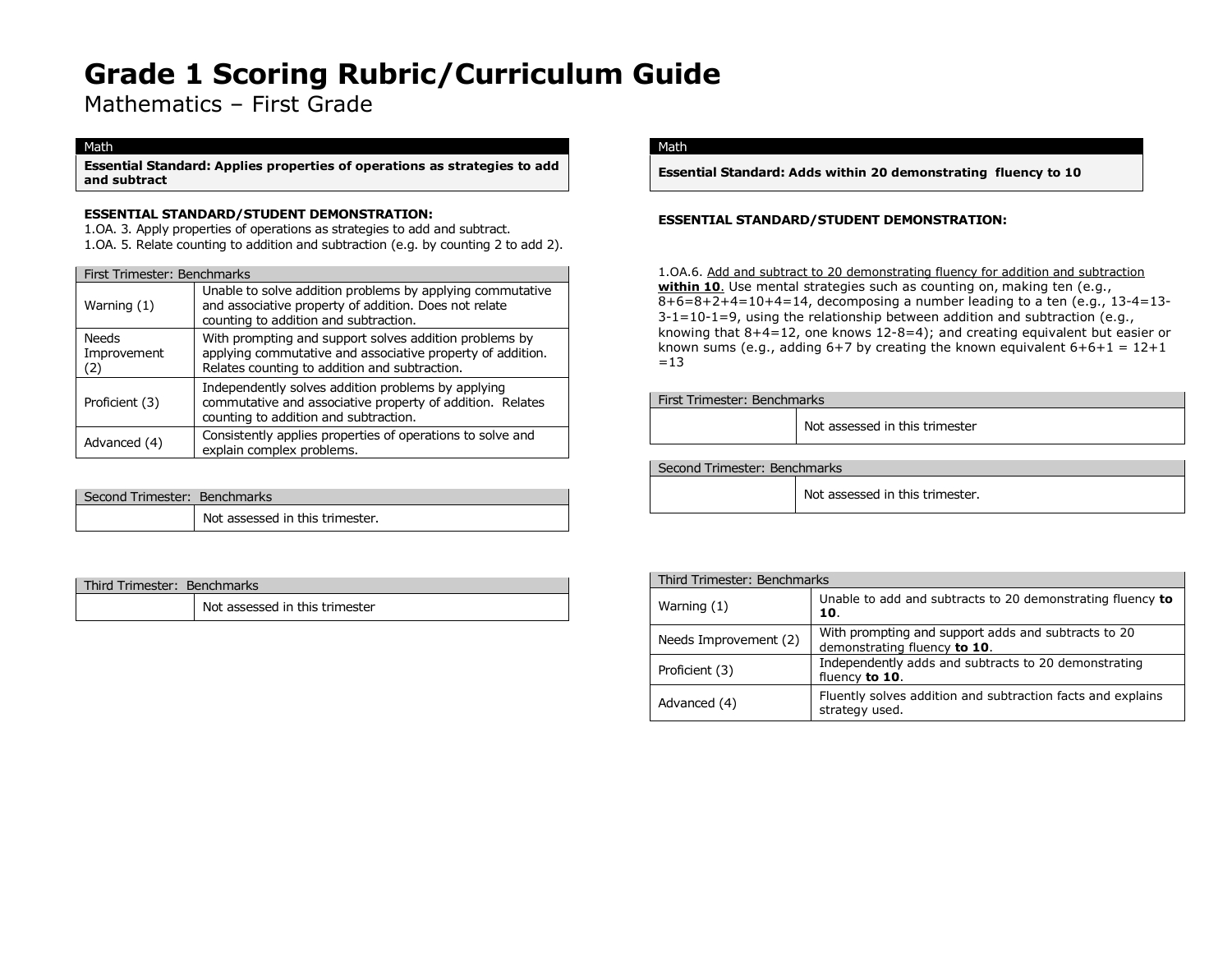Mathematics – First Grade

### Math

**Essential Standard: Subtracts within 20 demonstrating fluency from 10**

### **ESSENTIAL STANDARD/STUDENT DEMONSTRATION:**

1.OA.6. Add and subtract to 20 demonstrating fluency for addition and subtraction within 10. Use mental strategies such as counting on, making ten (e.g., 8+6=8+2+4=10+4=14, decomposing a number leading to a ten (e.g., 13-4=13-  $3-1=10-1=9$ , using the relationship between addition and subtraction (e.g., knowing that 8+4=12, one knows 12-8=4); and creating equivalent but easier or known sums (e.g., adding  $6+7$  by creating the known equivalent  $6+6+1 = 12+1$  $=13$ 

| <b>First Trimester: Benchmarks</b> |                                |
|------------------------------------|--------------------------------|
|                                    | Not assessed in this trimester |

| Second Trimester: Benchmarks |                                |
|------------------------------|--------------------------------|
|                              | Not assessed in this trimester |

| Third Trimester: Benchmarks |                                                                              |
|-----------------------------|------------------------------------------------------------------------------|
| Warning $(1)$               | Unable to fluently solve subtraction facts from 10                           |
| Needs Improvement (2)       | With prompting and support subtracts from 20<br>demonstrating fluency to 10. |
| Proficient (3)              | Independently subtracts from 20 demonstrating fluency to<br>10.              |
| Advanced (4)                | Fluently solves subtraction facts and explains strategy used.                |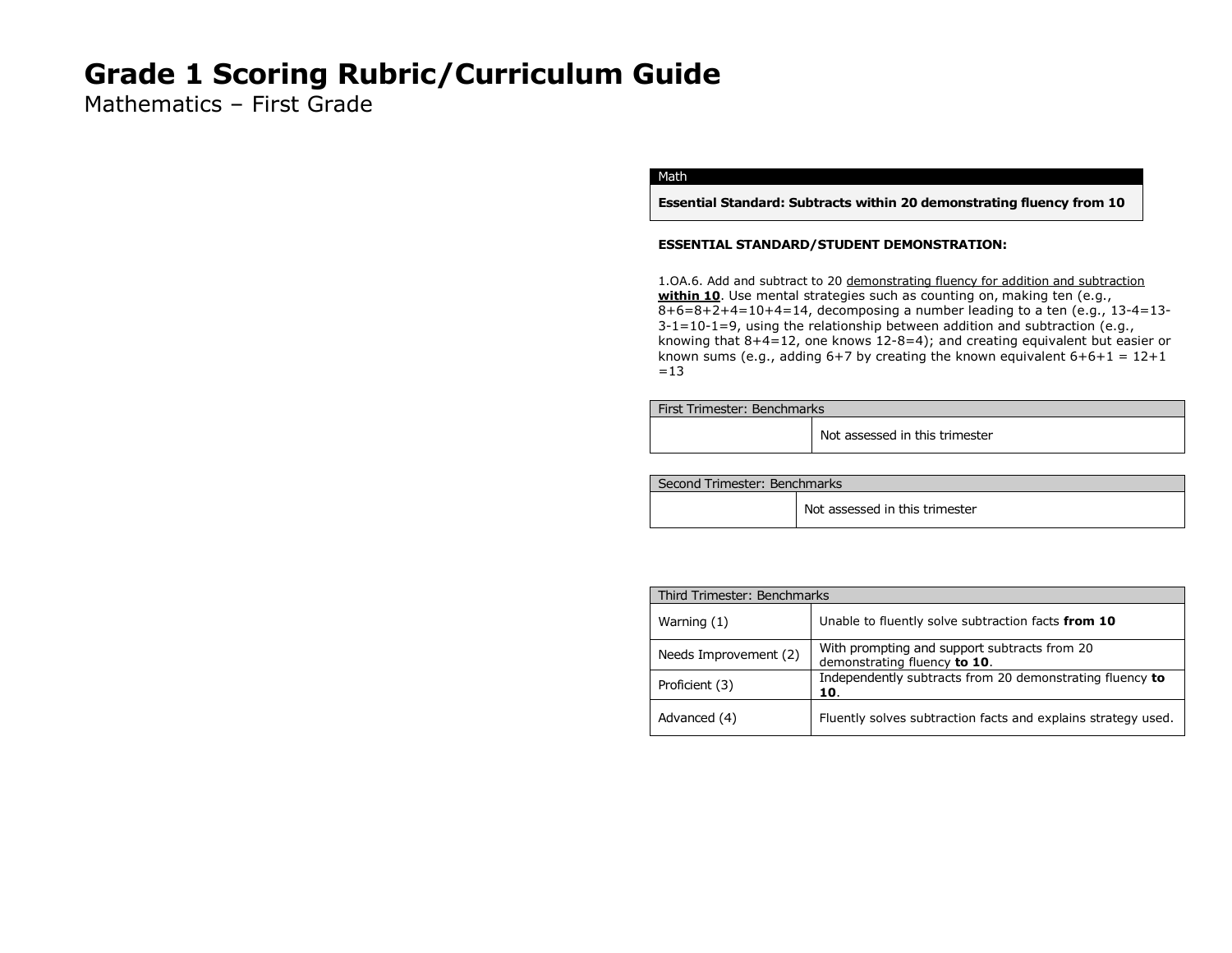Mathematics – First Grade

### Math

**Essential Standard: Understands the equal sign and tells if an equation is true or false**

### **ESSENTIAL STANDARD/STUDENT DEMONSTRATION:**

1.OA.7. Understand the meaning of the equal sign, and determine if equations involving addition and subtraction are true or false. *For example, which of the following equations are true and which are false? 6=6, 7=8-1, 5+2=2+5, 4+1=5+2*

| First Trimester: Benchmarks |                                                                                                                                                              |
|-----------------------------|--------------------------------------------------------------------------------------------------------------------------------------------------------------|
| Warning (1)                 | Unable to understand the meaning of the equal sign and<br>determine if equations involving addition and subtraction<br>are true or false.                    |
| Needs Improvement (2)       | With prompting and support understands the meaning of<br>the equal sign and determines if equations involving<br>addition and subtraction are true or false. |
| Proficient (3)              | Independently understands the meaning of the equal sign<br>and determines if equations involving addition and<br>subtraction are true or false.              |
| Advanced (4)                |                                                                                                                                                              |

| Second Trimester: Benchmarks |                                |
|------------------------------|--------------------------------|
|                              | Not assessed in this trimester |

| Third Trimester: Benchmarks |                                |  |
|-----------------------------|--------------------------------|--|
|                             | Not assessed in this trimester |  |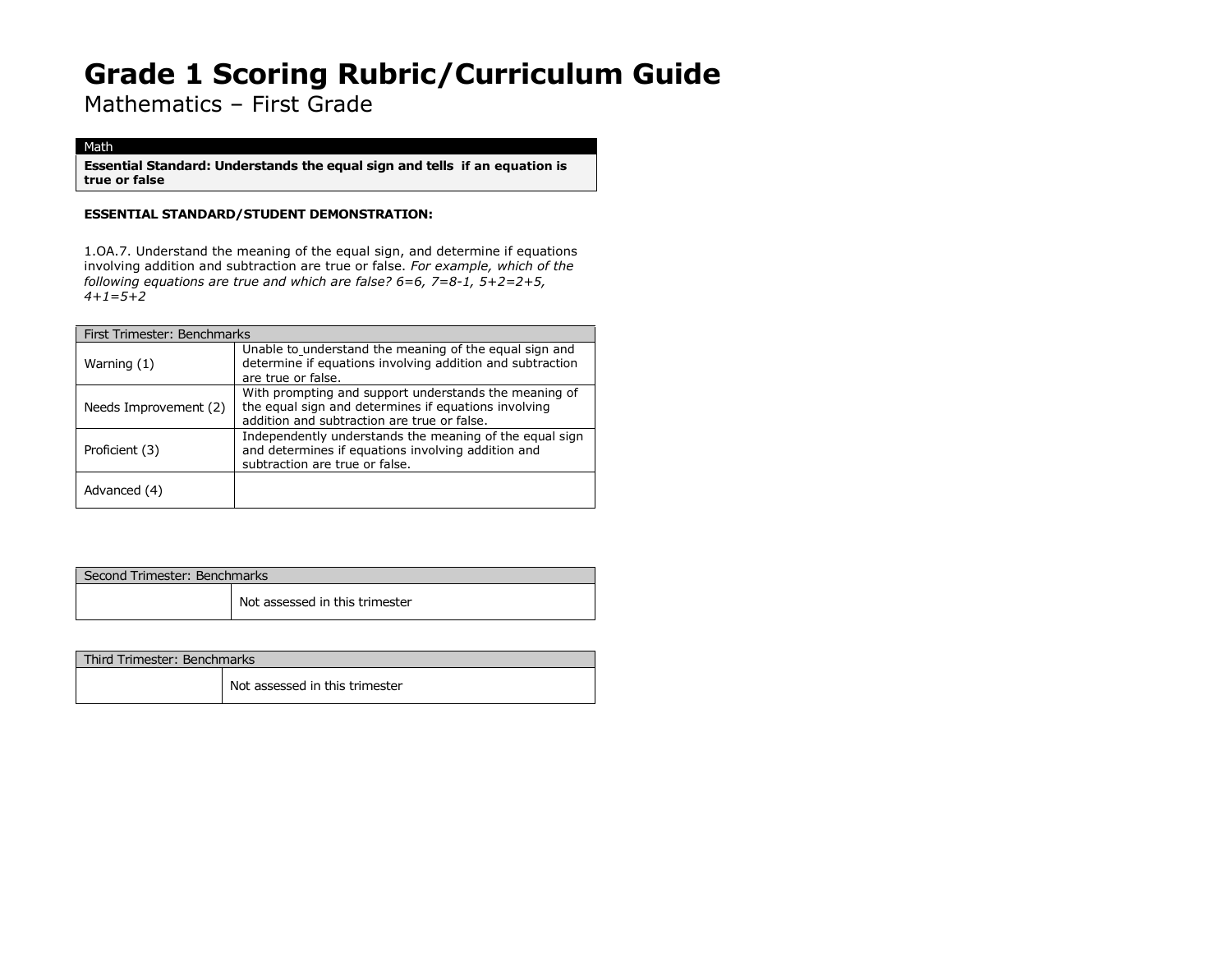Mathematics – First Grade

### Math

**Essential Standard: Counts to 120 starting at any number and reads, writes and represents numerals to: tri.1 40, tri.2 80, tri.3 120**

### **ESSENTIAL STANDARD/STUDENT DEMONSTRATION:**

1.NBT.1. Counts to 120, starting at any number less than 120. Read and write numerals and represent a number of objects with a written numeral.

| First Trimester: Benchmarks |                                                                                                                                              |
|-----------------------------|----------------------------------------------------------------------------------------------------------------------------------------------|
| Warning (1)                 | Unable to: counts to 120. Unable to read and write<br>numerals and represents a number of objects (to 40)<br>with a written numeral.         |
| Needs Improvement<br>(2)    | With prompting and support: counts to 120. Reads and<br>write numerals and represents a number of objects (to<br>40) with a written numeral. |
| Proficient (3)              | Independently counts to 120. Reads and writes<br>numerals and represents a number of objects (to 40)<br>with a written numeral.              |
| Advanced (4)                |                                                                                                                                              |

| Second Trimester: Benchmarks |                                                                                                                                               |
|------------------------------|-----------------------------------------------------------------------------------------------------------------------------------------------|
| Warning (1)                  | Unable to: counts to 120. Unable to read and write<br>numerals and represents a number of objects (to 80)<br>with a written numeral.          |
| Needs Improvement<br>(2)     | With prompting and support: counts to 120. Reads and<br>writes numerals and represents a number of objects<br>(to 80) with a written numeral. |
| Proficient (3)               | Independently counts to 120. Reads and writes<br>numerals and represents a number of objects (to 80)<br>with a written numeral.               |
| Advanced (4)                 |                                                                                                                                               |

| Third Trimester: Benchmarks |                                                                                                                                                |
|-----------------------------|------------------------------------------------------------------------------------------------------------------------------------------------|
| Warning (1)                 | Unable to: counts to 120. Unable to read and write<br>numerals and represents a number of objects (to 120)<br>with a written numeral.          |
| Needs Improvement<br>(2)    | With prompting and support: counts to 120. Reads<br>and writes numerals and represents a number of<br>objects (to 120) with a written numeral. |
| Proficient (3)              | Independently counts to 120. Reads and writes<br>numerals and represents a number of objects (to 120)<br>with a written numeral.               |
| Advanced (4)                |                                                                                                                                                |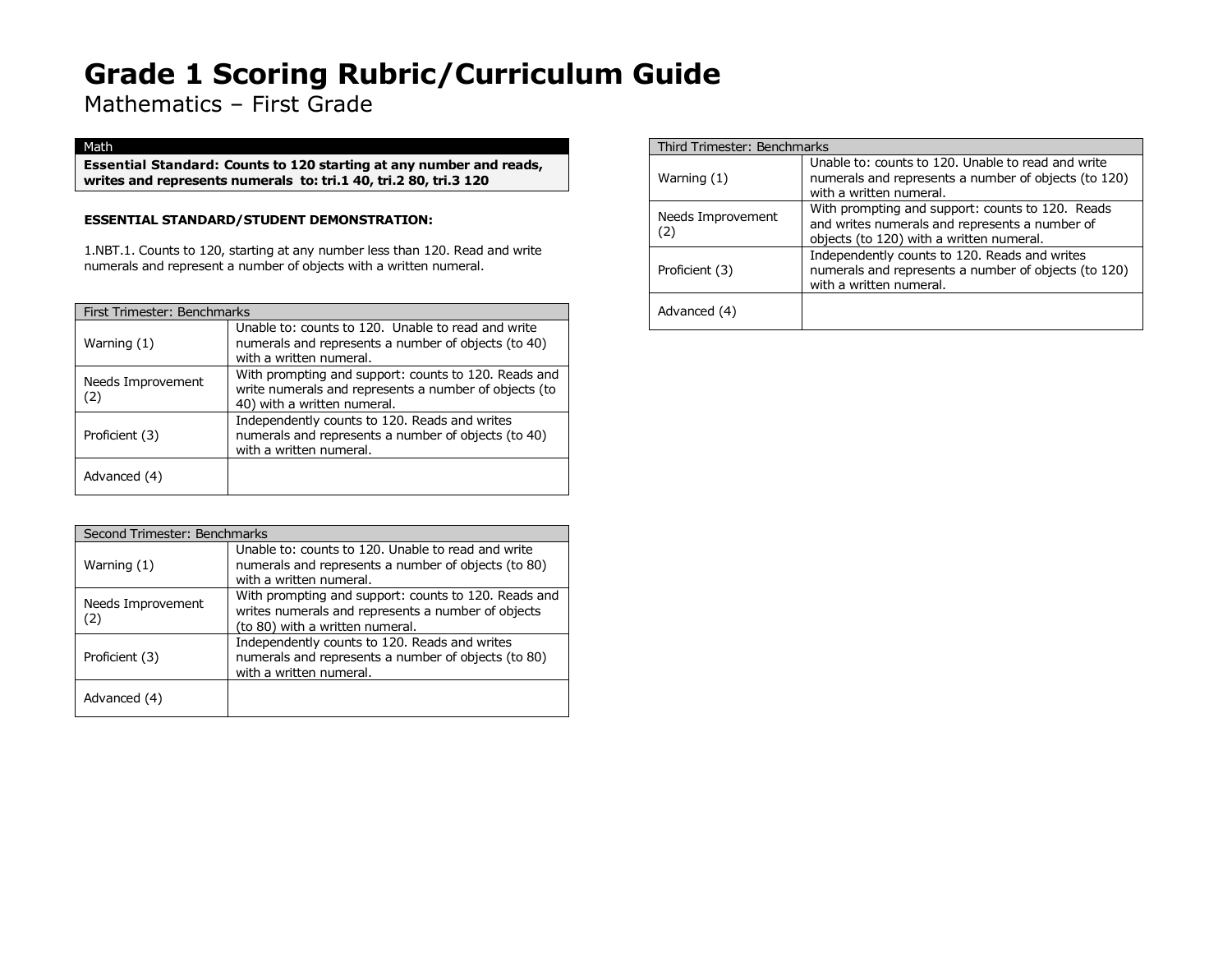Mathematics – First Grade

### Math

**Essential Standard: Understands place value** 

### **ESSENTIAL STANDARD/STUDENT DEMONSTRATION:**

1.NBT.2. Understands that the two digits of a two-digit number represent amounts of tens and ones. Understands the following as special situations:

a. 10 can be thought of as a bundle of ten ones—called a "ten."

b. The numbers from 11-19 are composed of a ten and one, two, three, up to nine ones.

c. The numbers 10,20,30-90 refer to one, two ,three—nine tens.(and 0 ones)

| First Trimester: Benchmarks    |  |
|--------------------------------|--|
| Not assessed in this trimester |  |

| Second Trimester: Benchmarks |                                                                                                                           |  |
|------------------------------|---------------------------------------------------------------------------------------------------------------------------|--|
| Warning (1)                  | Unable to understand that the two digits (of a two-digit number)<br>represent amounts of tens and ones.                   |  |
| Needs<br>Improvement (2)     | With prompting and support understands that the two digits (of a<br>two-digit number) represent amounts of tens and ones. |  |
| Proficient (3)               | Independently understands that the two digits (of a two-digit<br>number) represent amounts of tens and ones.              |  |
| Advanced (4)                 | Independently applies place value knowledge in situations<br>involving more than two digit numbers                        |  |

| Third Trimester: Benchmarks |                                |
|-----------------------------|--------------------------------|
|                             | Not assessed in this trimester |

### Math

**Compares two two-digit numbers** 

### **ESSENTIAL STANDARD/STUDENT DEMONSTRATION:**

1. NBT.3. Compares two two-digit numbers of the tens and ones digits, recording the results of comparisons with the symbols  $\lt$ ,  $=$ , and  $\gt$ .

First Trimester: Benchmarks Not assessed during this trimester

| Second Trimester: Benchmarks |                                                                                                                                                                              |
|------------------------------|------------------------------------------------------------------------------------------------------------------------------------------------------------------------------|
| Warning (1)                  | Unable to compare two two-digit numbers of the tens and<br>ones digits, recording the results of comparisons with the<br>symbols $\lt$ , $=$ , and $\gt$ .                   |
| Needs Improvement (2)        | With prompting and support compares two two-digit<br>numbers of the tens and ones digits, recording the results<br>of comparisons with the symbols $\lt$ , $=$ , and $\gt$ . |
| Proficient (3)               | Independently compares two two-digit numbers of the tens<br>and ones digits, recording the results of comparisons with<br>the symbols $\lt$ , $=$ , and $\gt$ .              |
| Advanced (4)                 | Independently compares more than two two-digit numbers<br>of the tens and ones digits, recording the results of<br>comparisons with the symbols $\lt$ , $=$ , and $\gt$ .    |

| Third Trimester: Benchmarks        |  |
|------------------------------------|--|
| Not assessed during this trimester |  |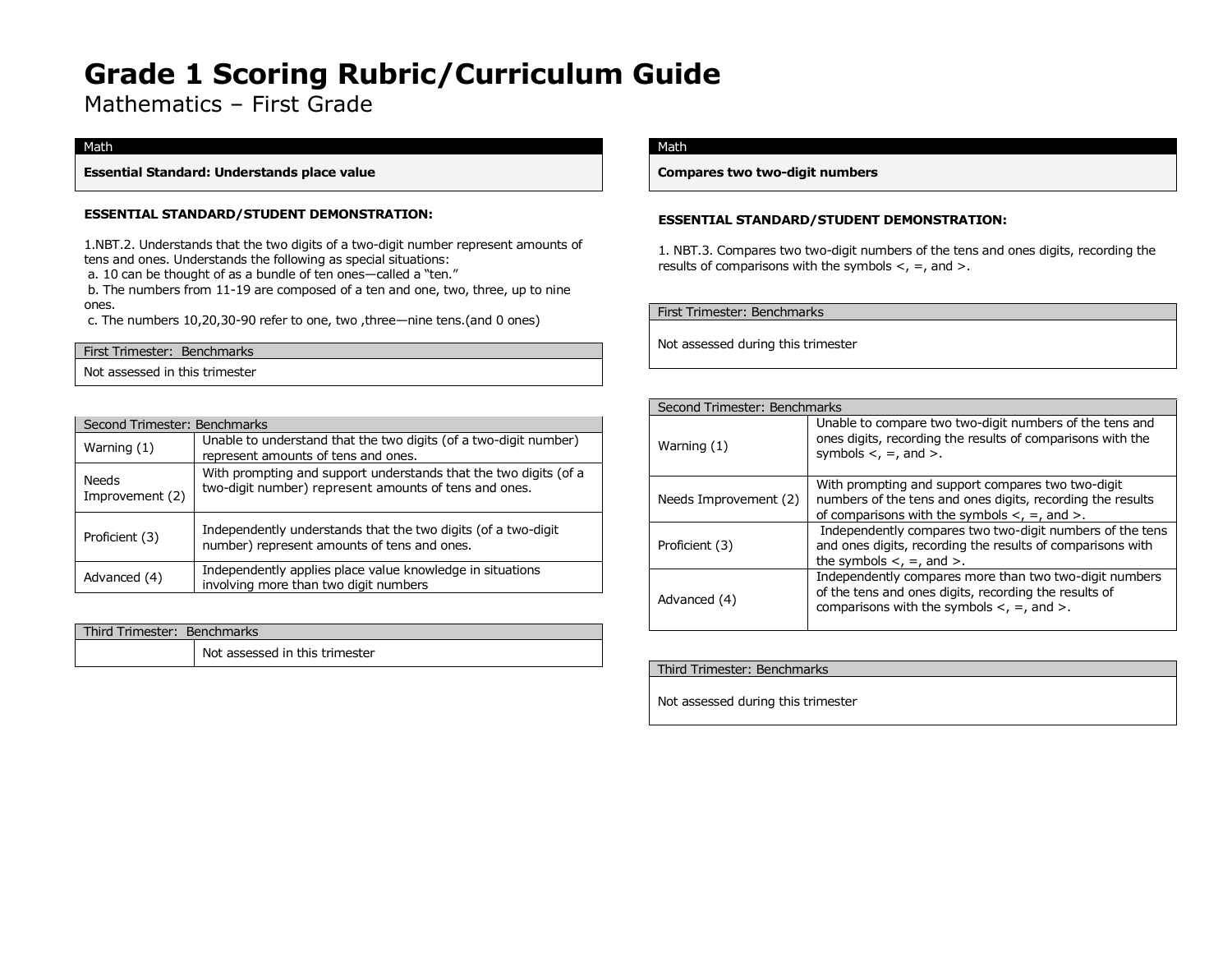Mathematics – First Grade

#### Math

**Essential Standard: Adds a one digit number to a two digit number up to 100 with an understanding of place value**

### **ESSENTIAL STANDARD/STUDENT DEMONSTRATION:**

1. NBT. 4. Adds within 100, including adding a two-digit number and a one-digit number, and adding a two-digit number and a multiple of 10, using concrete models or drawings and strategies based on place value, properties of operations, and /or the relationships between addition and subtraction; relate the strategy to a written method and explain the reasoning used. Understands that in adding two-digit numbers, one adds tens and tens, ones and ones; and sometimes it is necessary to compose a ten.

| First Trimester: Benchmarks |  |
|-----------------------------|--|
|                             |  |

Not assessed during this trimester

| Second Trimester: Benchmarks |                                                                                                                                                                                      |
|------------------------------|--------------------------------------------------------------------------------------------------------------------------------------------------------------------------------------|
| Warning $(1)$                | Unable to add a one digit number to a two digit number up to 100<br>with an understanding that sometimes it is necessary to compose<br>a ten.                                        |
| Needs<br>Improvement (2)     | With prompting and support, adds a one digit number to a two<br>digit number up to 100 with an understanding that sometimes it is<br>necessary to compose a ten.                     |
| Proficient (3)               | Independently adds a one digit number to a two digit number up<br>to 100 with an understanding that sometimes it is necessary to<br>compose a ten and can explain the strategy used. |
| Advanced (4)                 |                                                                                                                                                                                      |

| Third Trimester: Benchmarks |                             |
|-----------------------------|-----------------------------|
|                             | Not assessed this trimester |

### Math

**Essential Standard: Mentally finds 10 more or 10 less than a number**

### **ESSENTIAL STANDARD/STUDENT DEMONSTRATION:**

1 NBT.5. Given a two digit number, mentally finds 10 more or 10 less than the number without having to count; explain the reasoning used.

First Trimester: Benchmarks

Not assessed during this trimester

| Second Trimester:        | <b>Benchmarks</b>                                                                                     |
|--------------------------|-------------------------------------------------------------------------------------------------------|
| Warning (1)              | Unable to mentally find 10 more and 10 less than a number.                                            |
| Needs<br>Improvement (2) | With prompting and support mentally finds 10 more and 10<br>less than a number.                       |
| Proficient (3)           | Independently finds 10 more and 10 less than a number<br>(mentally), and explains the reasoning used. |
| Advanced (4)             |                                                                                                       |

| Third Trimester: Benchmarks |
|-----------------------------|
| Not assessed this trimester |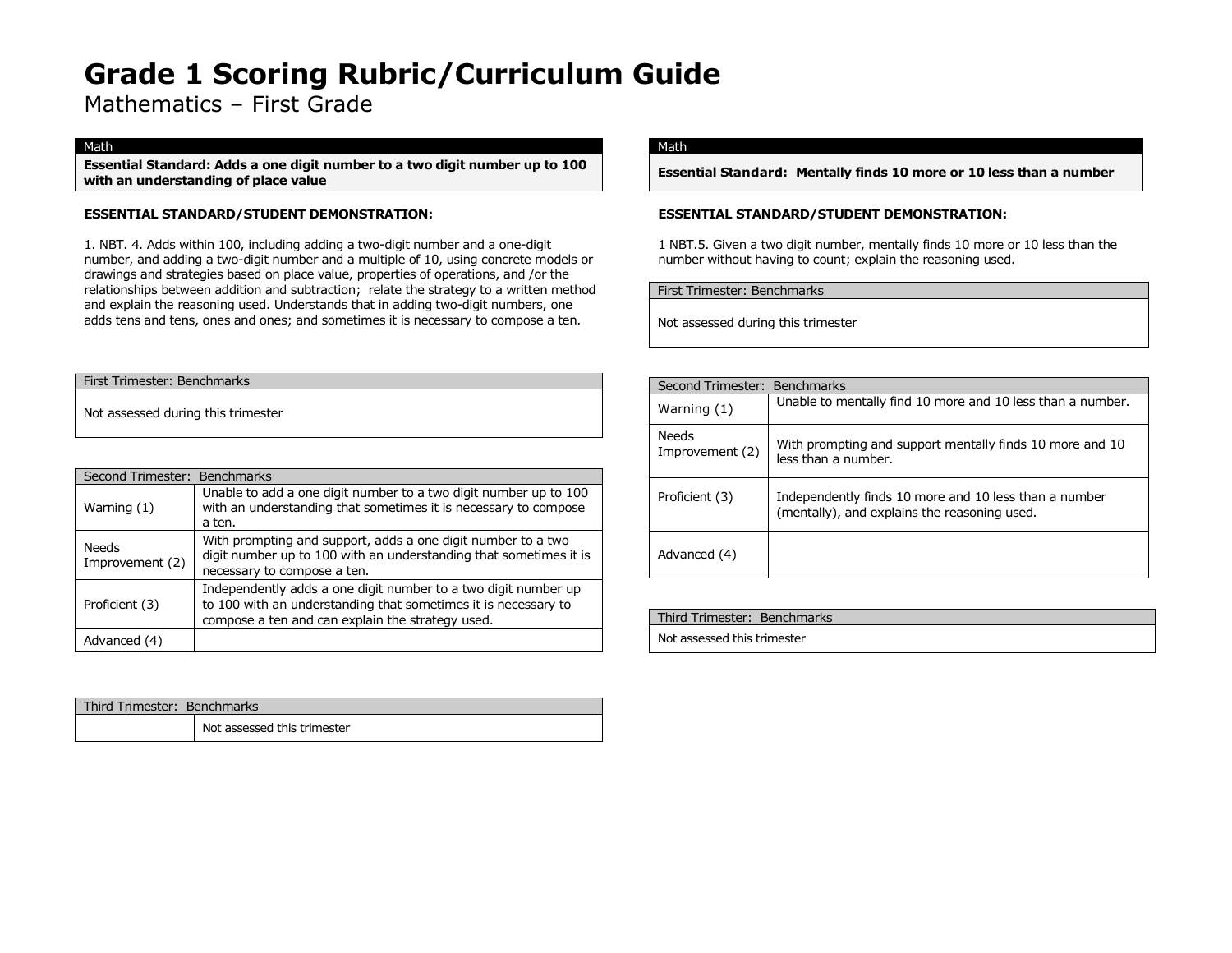Mathematics – First Grade

#### Math

**Essential Standard: Subtracts multiples of 10 up to 90**

### **ESSENTIAL STANDARD/STUDENT DEMONSTRATION:**

1.NBT.6,Subtracts multiples of 10 in the range 10-90 from multiples of 10 in the range 10-90 (positive or zero differences), uses concrete models or drawings and strategies based on place value, properties of operations and/or the relationship between addition and subtraction, relate the strategy to a written method and explain the reasoning used.

First Trimester: Benchmarks

Not assessed during this trimester

| Second Trimester: Benchmarks |                                                                                                   |
|------------------------------|---------------------------------------------------------------------------------------------------|
| Warning $(1)$                | Unable to subtract multiples of 10 up to 90                                                       |
| Needs Improvement (2)        | With prompting and support subtracts multiples of 10<br>up to 90                                  |
| Proficient (3)               | Independently subtracts multiples of 10 in the range of<br>10-90 and explains the reasoning used. |
| Advanced (4)                 |                                                                                                   |

Third Trimester: Benchmarks

Not assessed during this trimester

## **MEASUREMENT AND DATA**

*ESSENTIAL KNOWLEDGE OUTCOME: Students understand how to collect, represent, analyze, and interpret data gathered using a variety of tools.*

#### Math

**Essential Standard: Measure by comparison and same size length units***.*

### **ESSENTIAL STANDARD/STUDENT DEMONSTRATION:**

1.MD 1. Order three objects by length; compare the lengths of two objects indirectly by using a third object.

1. MD. 2. Express the length of an object as a whole number of length units, by laying multiple copies of a shorter object (the length unit) end to end; understand that the length unit measurement of an object is the number of same size length units that span it with no gaps or overlaps. *Limit to contexts where the object being measured is spanned by a whole number of length units with no gaps or overlaps.*

| First Trimester: Benchmarks |                                                                                                                                         |
|-----------------------------|-----------------------------------------------------------------------------------------------------------------------------------------|
| Warning (1)                 | Unable to order three objects by length and express the length of<br>an object as a whole number of length units                        |
| Needs<br>Improvement (2)    | With prompting and support orders three objects by length and<br>expresses the length of an object as a whole number of length<br>units |
| Proficient (3)              | Independently orders three objects by length; expresses the length<br>of an object as a whole number of length units                    |
| Advanced (4)                | Applies understanding of various units of measurement in problem<br>solving.                                                            |

Second Trimester: Benchmarks

Not assessed during this trimester

### Third Trimester: Benchmarks

Not assessed during this trimester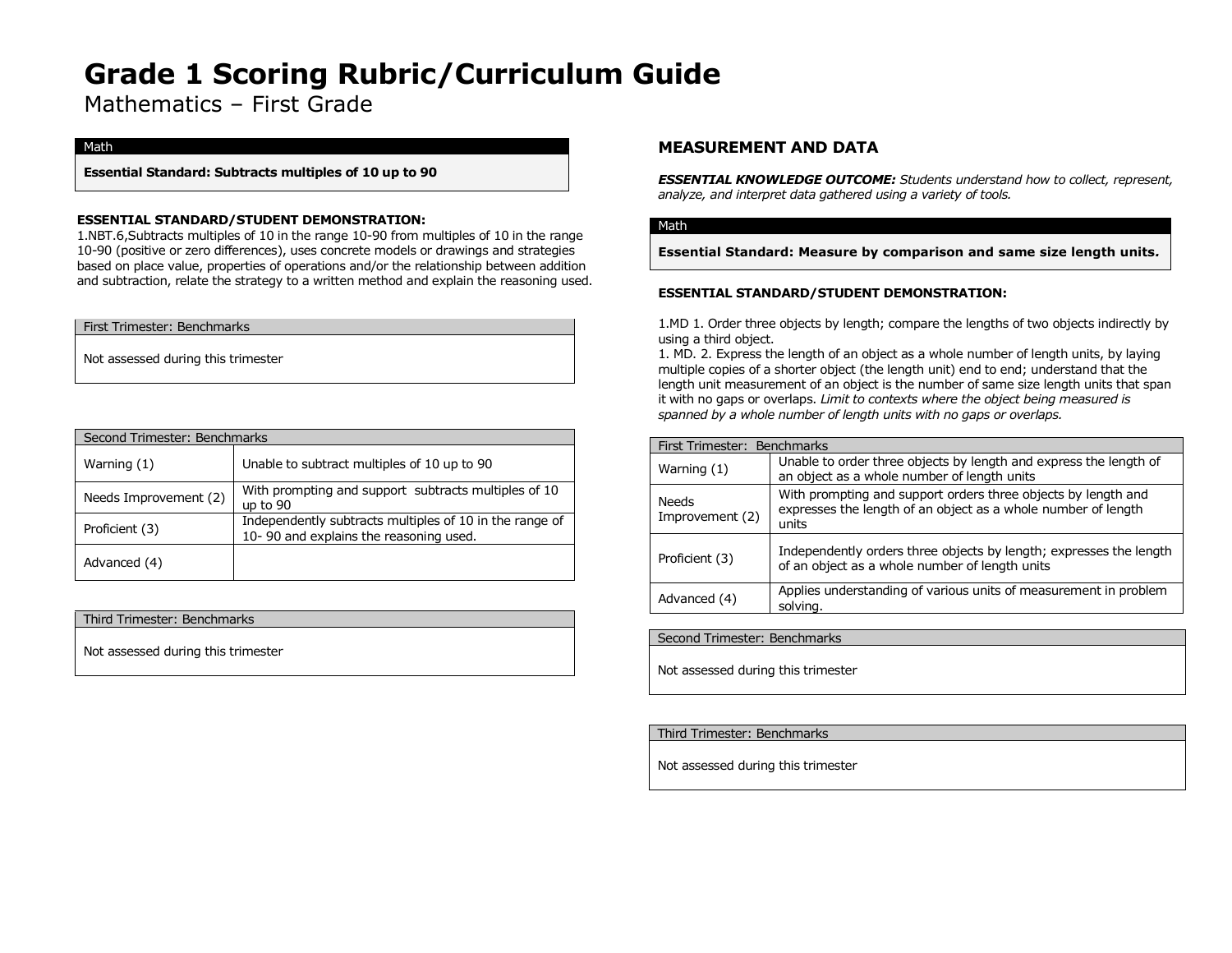Mathematics – First Grade

#### Math

**Essential Standard: Tell and write time.**

### **ESSENTIAL STANDARD/STUDENT DEMONSTRATION:**

1. MD. 3. Tell and write time in hours and half-hours using analog and digital clocks.

| First Trimester: Benchmarks |                                |
|-----------------------------|--------------------------------|
|                             | Not assessed in this trimester |

| Second Trimester: Benchmarks |                                |
|------------------------------|--------------------------------|
|                              | Not assessed in this trimester |

| Third Trimester: Benchmarks |                                                                                                              |
|-----------------------------|--------------------------------------------------------------------------------------------------------------|
| Warning (1)                 | Unable to tell and write time in hours and half hours using<br>analog and digital clocks                     |
| Needs Improvement           | With prompting and support tells and writes time in hours<br>and half hours using analog and digital clocks. |
| Proficient (3)              | Independently tells and writes time in hours and half-hours<br>using analog and digital clocks.              |
| Advanced (4)                | Demonstrates knowledge of the time concepts through<br>problem solving and well developed explanations.      |

## Math

**Essential Standard: Organize, represent and interpret data** 

### **ESSENTIAL STANDARD/STUDENT DEMONSTRATION:**

1.MD 4. Organize, represent, and interpret data with up to three categories; ask and answer questions about the total number of data points, how many in each category, and how many more or less are in one category than in another

| First Trimester: Benchmarks     |                                                                                                                                                                                                                                                                           |
|---------------------------------|---------------------------------------------------------------------------------------------------------------------------------------------------------------------------------------------------------------------------------------------------------------------------|
| Warning (1)                     | Unable to: organize, interpret and represent data with up to<br>three categories; asks and answers questions about the total<br>number of data points, how many in each category, and how<br>many more or less are in one category than in another                        |
| <b>Needs</b><br>Improvement (2) | With prompting and support: organizes, interprets and<br>represents data with up to three categories; asks and answers<br>questions about the total number of data points, how many in<br>each category, and how many more or less are in one category<br>than in another |
| Proficient (3)                  | Independently organizes, interprets and represents data with up<br>to three categories; asks and answers questions about the total<br>number of data points, how many in each category, and how<br>many more or less are in one category than in another                  |
| Advanced (4)                    |                                                                                                                                                                                                                                                                           |

| Second Trimester: Benchmarks |                                |
|------------------------------|--------------------------------|
|                              | Not assessed in this trimester |

| Third Trimester: Benchmarks |                                |
|-----------------------------|--------------------------------|
|                             | Not assessed in this trimester |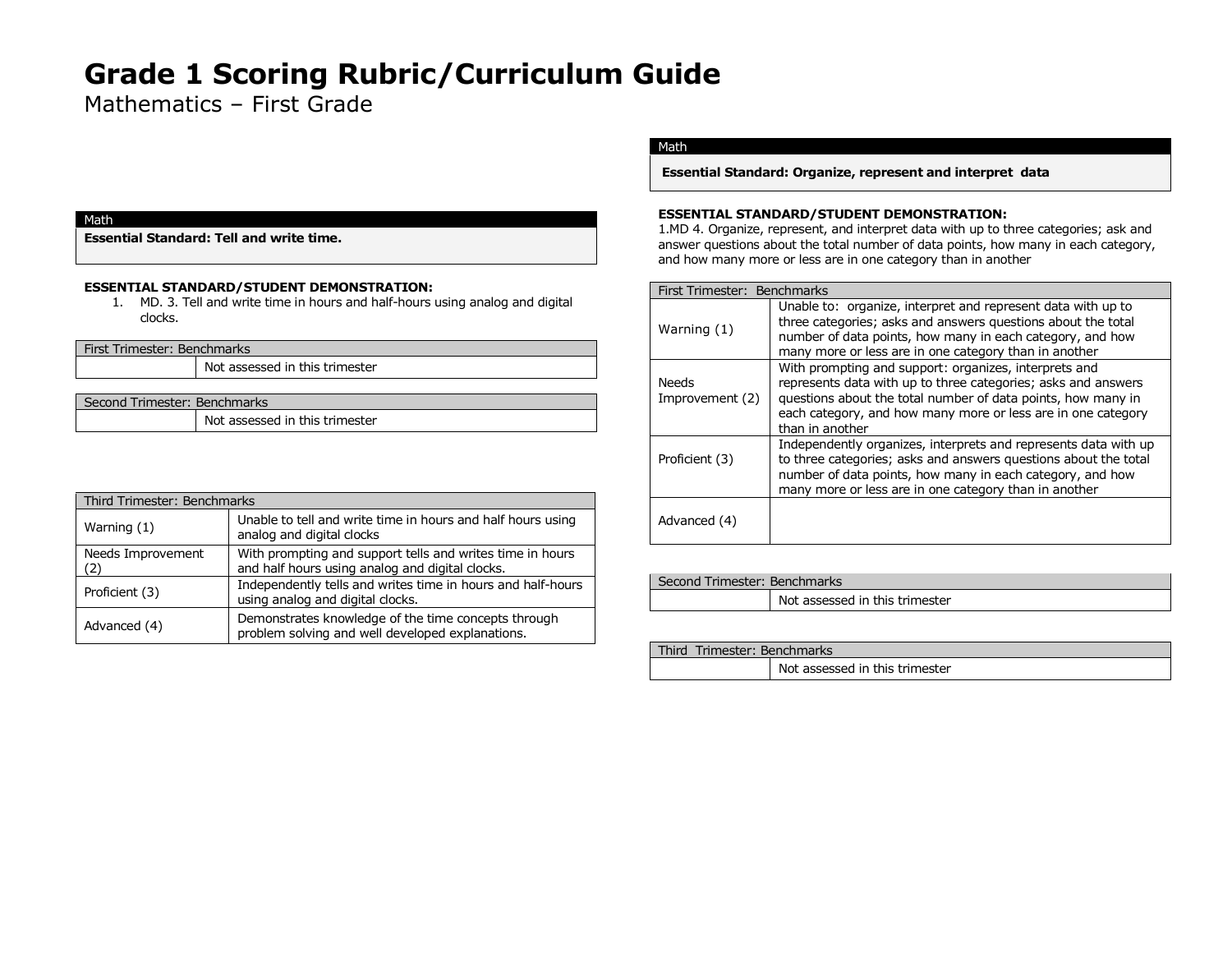Mathematics – First Grade

### Math

**Essential Standard: Identifies and tells the value of all U.S. coins and solves problems**

### **ESSENTIAL STANDARD/STUDENT DEMONSTRATION:**

1.MA.5. Identify the values of all U.S. coins and know their comparative values (e.g. a dime is of greater value than a nickel). Find equivalent values (e.g., a nickel is equivalent to 5 pennies). Use appropriate notation (e.g.69¢). Use the values of coins in the solutions of problems

| First Trimester: Benchmarks |                                |
|-----------------------------|--------------------------------|
|                             | Not assessed in this trimester |

| Second Trimester: Benchmarks |                                |  |
|------------------------------|--------------------------------|--|
|                              | Not assessed in this trimester |  |

| Third Trimester: Benchmarks |                                                                                                                                                                                                                                        |  |
|-----------------------------|----------------------------------------------------------------------------------------------------------------------------------------------------------------------------------------------------------------------------------------|--|
| Warning $(1)$               | Unable to identify the values of all U.S. coins and know their<br>comparative values. Unable to finds equivalent values and<br>uses appropriate notation (69¢). Does not use the values<br>of coins in the solutions of problems.      |  |
| Needs Improvement (2)       | With prompting and support identifies the values of all U.S.<br>coins and knows their comparative values. Finds equivalent<br>values and uses appropriate notation $(69¢)$ . Uses the<br>values of coins in the solutions of problems. |  |
| Proficient (3)              | Independently identifies the values of all U.S. coins and<br>knows their comparative values. Finds equivalent values<br>and uses appropriate notation (69¢). Uses the values of<br>coins in the solutions of problems.                 |  |
| Advanced (4)                |                                                                                                                                                                                                                                        |  |

## **GEOMETRY**

*ESSENTIAL KNOWLEDGE OUTCOME: Students understand, explain and apply the properties and relationships among and between geometric figures to appreciate the importance of geometry in our world.*

### Math

**Essential Standard: Describe attributes of shapes**

### **ESSENTIAL STANDARD/STUDENT DEMONSTRATION:**

1.G. 1 . Distinguish between defining attributes (e.g. triangles are closed and threesided) versus non defining attributes (e.g. color, orientation, overall size); build and draw shapes that possess defining attributes.

1.G.2. Compose two or three- dimensional shapes to create a composite shape and compose new shapes from the composite shape.

\*students do not need to learn the formal names such as right rectangular prism

| First Trimester: Benchmarks |                                                                                                                                                                                    |
|-----------------------------|------------------------------------------------------------------------------------------------------------------------------------------------------------------------------------|
| Warning (1)                 | Unable to distinguish between defining attributes versus non<br>defining attributes; build and draw 2 dimensional shapes that<br>possess defining attributes.                      |
| Needs<br>Improvement (2)    | With prompting and support distinguishes between defining<br>attributes versus non defining attributes, builds and draws 2<br>dimensional shapes that possess defining attributes. |
| Proficient (3)              | Independently distinguishes between defining attributes versus<br>non defining attributes; builds and draws 2 dimensional shapes<br>that possess defining attributes.              |
| Advanced (4)                | Evaluate and compare 2 dimensional shapes by attributes and<br>explain.                                                                                                            |

| Second Trimester: Benchmarks |                                |  |
|------------------------------|--------------------------------|--|
|                              | Not assessed in this trimester |  |

|                          | Third Trimester: Benchmarks                                                                                                                                                        |  |
|--------------------------|------------------------------------------------------------------------------------------------------------------------------------------------------------------------------------|--|
| Warning (1)              | Unable to distinguish between defining attributes versus non<br>defining attributes; build and draw 3 dimensional shapes that<br>possess defining attributes.                      |  |
| Needs<br>Improvement (2) | With prompting and support distinguishes between defining<br>attributes versus non defining attributes, builds and draws 3<br>dimensional shapes that possess defining attributes. |  |